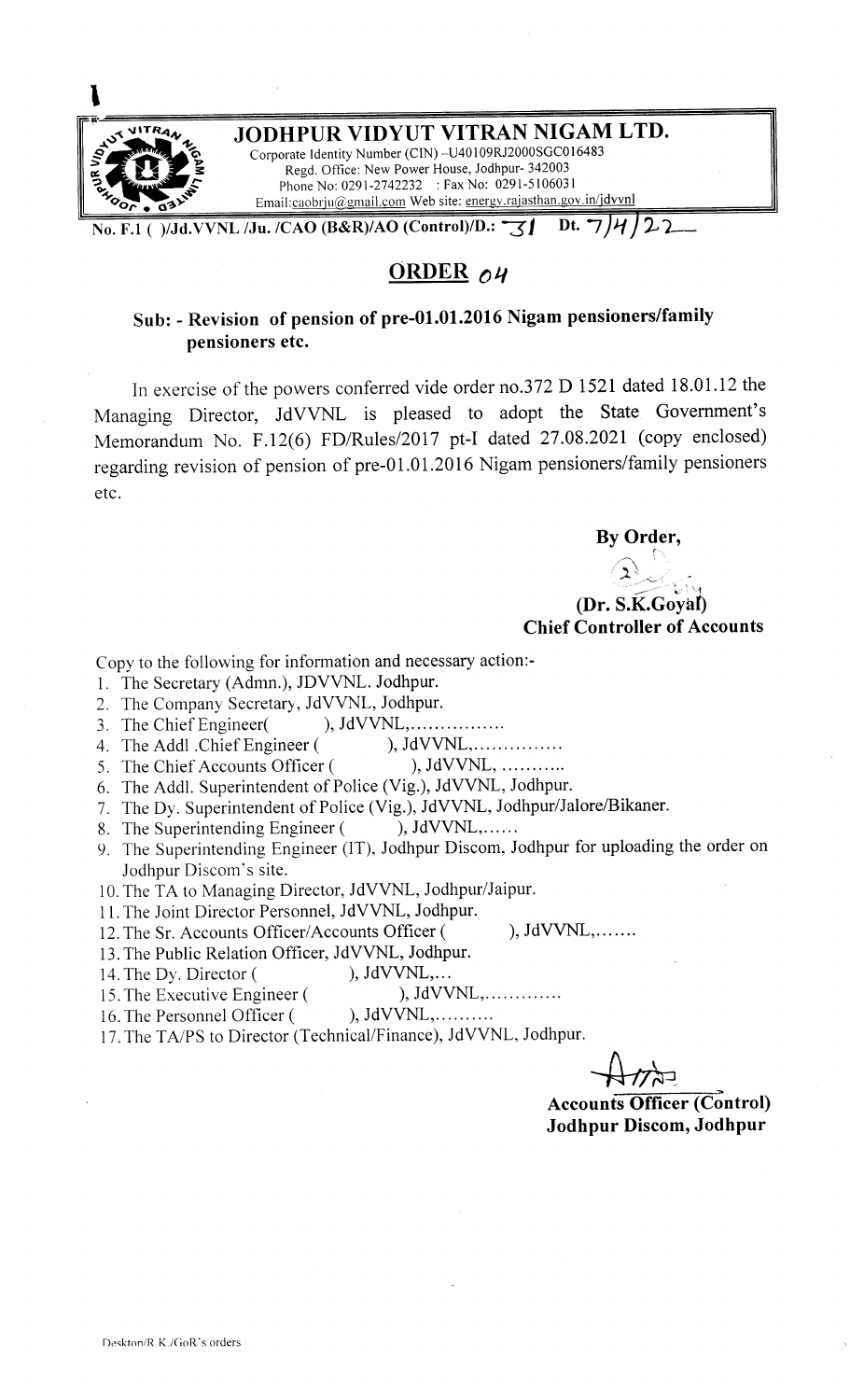## **GOVERNMENT OF RAJASTHAN FINANCE DEPARTMENT (RULES DIVISION)**

### **No. F. 12(6) FD/Rules/2017 pt-I Jaipur, dated:**

- .•. - . - --- --

### **Memorandum**

27 AUG 2021

Subject:- Revision of pension of pre·Ol.01.2016 State pensioners/ family pensioner etc.

The pension *I* family pension of pre-01.01.2016 State pensioners/ family pensioners was revised by multiplying the existing pension / existing family pension by the factor of 2.57 as per provision of para 4(i) of FD Memorandum ·no. F. 12(6)FD/Rules/2017 dated 30.10.2017 as amended vide Memorandum. dated 09.12.2017 w.e.f. 01.01.2016.

The pension of these State pensioners/ family pensioners were further revised vide FD Memorandum no. F. 12(6)FD/Rules/2017 pt-I dated 06.06.2018 in compliance of provisions of para 4(ii) of FD Memorandum no. F. 12(6)FD/Rules/2017 dated 30.10.2017 as amended vide Memorandum dated  $09.12.2017$  and in the Memorandum dated  $06.06.2018$  a provision was made if the pension revised under FD Memorandum dated 30.10.2017 as amended vide Memorandum dated 09.12.2017 happens to be more than pension / family pension *as* worked out on the basis of fixation of notional pay under para 2 of FD Memorandum dated 06.06.2018.

This subsequent revision of pension was to be made on the application of pensioner/ family pensioner. Cases in which application for revision of pension has been made by the pensioner/ family pensioner has been revised and they were allowed if beneficial as per the provisions of FD Memorandum dated 06.06.2018.

It has been brought to the notice of the State Government that number of pensioners/ family pensioners could not apply for revision of pension under FD Memorandum dated 06.06.2018 due to lack of knowledge of provisions of the amended rules or due to old age and their cases are either pending with Treasury Officers qr with the pension disbursing bank.

l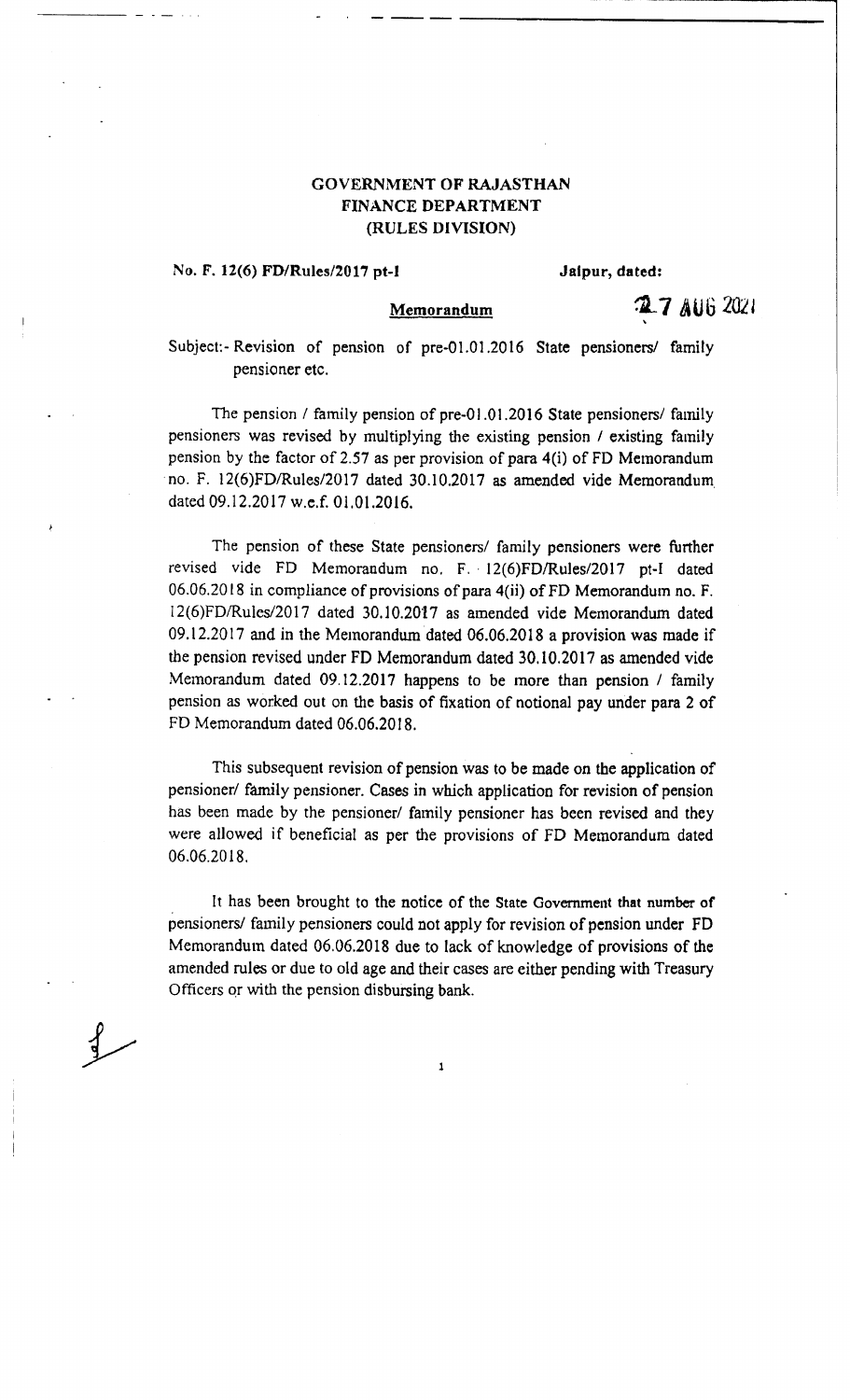Accordingly, the matter has been considered and in partial modification of provisions of FD Memorandum dated 06.06.2018 as amended vide Memorandum dated 18.07.2018, the Governor is pleased to order that for revision of pension / family pension w.e.f. 01.01.2016, application by the pensioner / family pensioner may now not be necessary and the respective Treasury Officer may make revision of pension / family pension suo-moto by obtaining the files from pension disbursing bank, if already not with them, on priority basis. This revision of pension / family pension shall be made by the Treasury Officer, if it is beneficial to the pensioner / family pensioner.

By order of the Governor,

(Dr. Prithvi) Secretary, Finance (Budget)

- 
- 
- Copy forwarded to the r<br>1. Secretary to Hon'ble Governer<br>2. Principal Secretary to Hon'ble Chief Minister<br>3. All Special Assistants / Private Secretaries to Ministers / State Ministers<br>4. All Additional Chief Secretaries/

 $\overline{\mathbf{2}}$ 

- Government Senior DS to Chief Secretary 5.
- Accountant General, Rajasthen, Jaipur 6.
- ž,
- All Heads of the Departments<br>Director, Pension and Pensioners Welfare Department, Rajasthan, Jaipur<br>Deputy Director (Statistics), Chief Ministers' Office 8.
- 9.
- All Treasury Officers through Director, Treasuries and Accounts, Rajasthan, Jaipur  $10<sub>1</sub>$
- All Sections of the Secretariat 11
- Administrative Reforms (Gr.7)  $12.$
- Vidhi Rachana Sanghthan for Hindi translation 13.
- Technical Director, Finance Department (Computer Cell) 14.
- **Guard File**

15.

- Copy also to the "<br>1. Sepretary, Rajasthan Legislative Assembly, Jaipur<br>2. Registrar General, Rajasthan High Court, Jodhpur / Jaipur<br>3. Secretary, Rajasthan Public Service Commission, Almer
	-
- $\frac{3}{4}$ Secretary, Lokayukta Sachivalaya, Rajasthan, Jalpur

**Shahid** 

18.Z Joint Secretary to the Government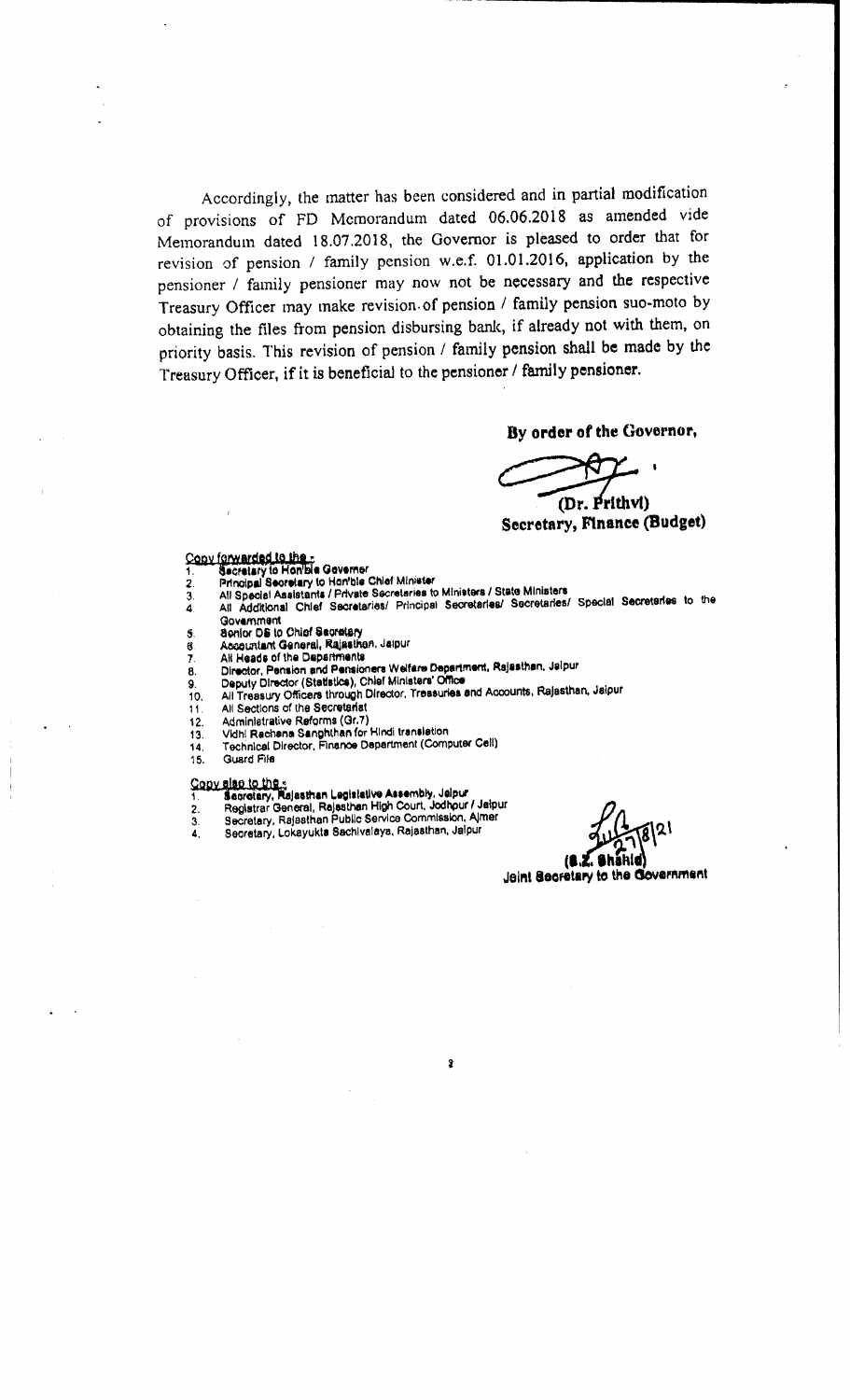

### RAJASTHAN RAJYA VIDYUT PRASARAN NIGAM LIMITED [Corporate Identity Number (CIN): U40109RJ2000S6C016485] Regd. Office: VidyutBhawan, Jyoti Nagar, Jaipur -302005 (AN ISO 9001:2015 CERTIFIED COMPANY)



Dated: a3/02/2022 No.: RVPN/AAO/F&R/F, 42(III) / D,  $22-8$ JAIPUR,

### ORDER

Sub:- Revision of pension of pre-01.01.2016 Nigam pensioners/ family pensioners etc.

In exercise of the powers conferred, vide order No. RVPN/ ADMO/ AS/ CC/ F&R/ D. 205 dated 01.12.2001, the Chairman and Managing Director, RVPN, is pleased to adopt the State Government's Memorandum No. F. 12(6) FD/Rules/2017 pt-I dated 27.08.2021 (copy enclosed) regarding revision of pension of pre-01.01.2016 Nigam pensioners/ family pensioners etc.

> By Order, (Sourabh Bhatt) Chief Accounts Officer (P&F)

RVPN F&R No.: 1453

Copy to the following for information and circulation in various offices under their jurisdiction and control:-

- The Secretary (Admn.), RVPN, Jaipur.  $1<sub>1</sub>$
- $2.$ The LAO, RVPN, Jaipur.
- The Chief Controller of Accounts, RVPN, Jaipur. 3.
- The Chief Engineer (PP&D/IT/Procurement/MPT&S/NPP&RA/LD/Contracts/Civil),  $4<sub>1</sub>$ RVPN, Jaipur.
- 5. The Zonal Chief Engineer (T&C), RVPN, Jaipur/Ajmer/Jodhpur.
- The Additional Chief Engineer (Civil), RVPN, Jaipur/Ajmer/Jodhpur. 6.
- $\overline{7}$ . The Joint Director Corporate Affairs (cum Company Secretary), RVPN, Jaipur.
- The, Chief Personnel Officer RVPN, Jaipur. 8.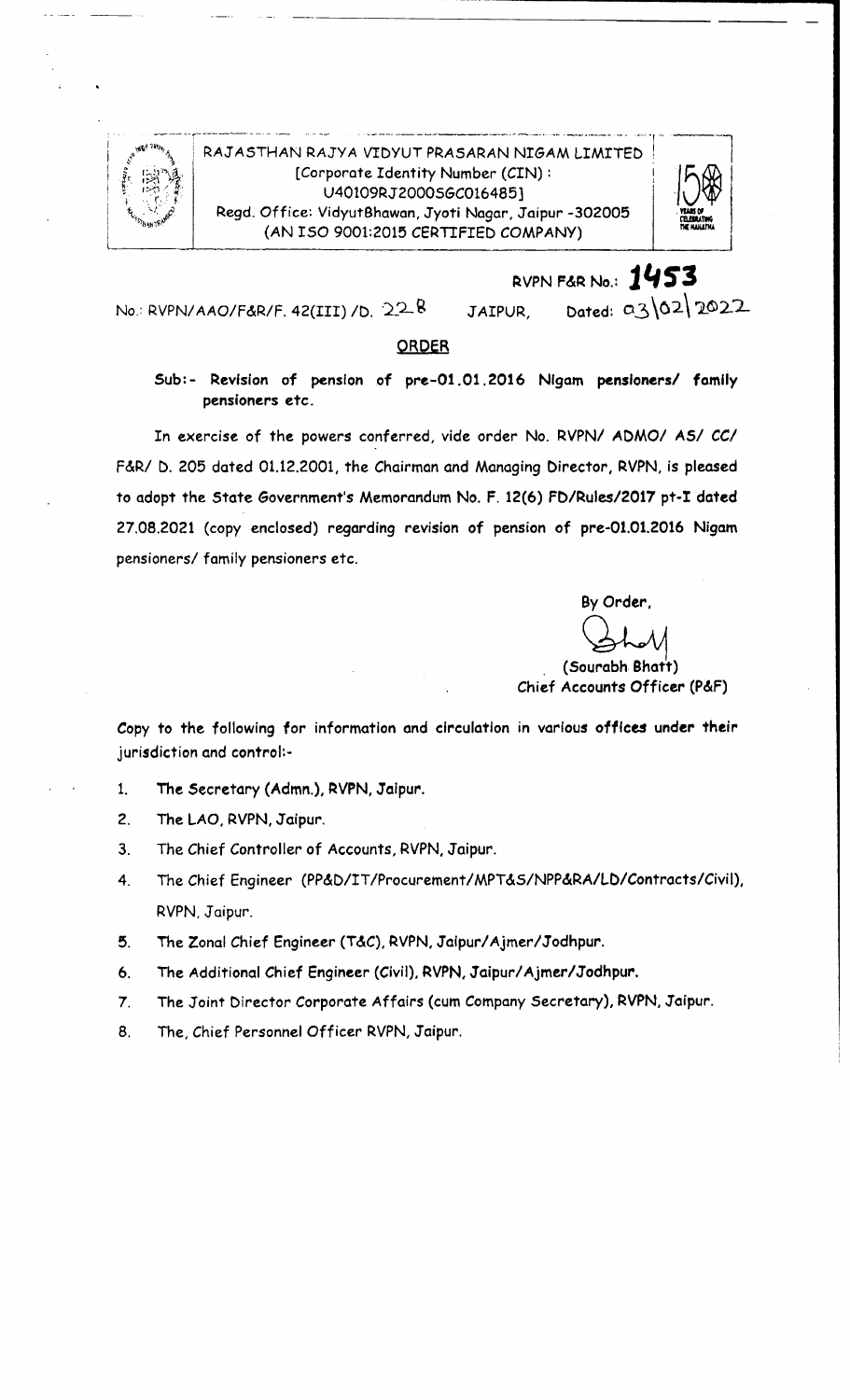- $9<sub>1</sub>$ The Controller of Internal Audit, RVPN, Jaipur.
- 10. The Chief Accounts Officer (A/Cs & W&M/P&C/PP&D/P&F-Cont./EA-Cash), RVPN, Jaipur.
- The RCAO, RVPN, Jaipur/Ajmer/Jodhpur Zone, RVPN, Jaipur/Ajmer/Jodhpur.  $11.$
- The Joint Legal Remembrancer, RVPN, Jaipur.  $12.$
- The Joint Director Personnal, RVPN, Jaipur. 13.
- The Superintending Engineer (  $14.$ ), BVPN, Jaipur.
- $15.$ The Incharge, Data Centre, RVPN, Chambal GSS, Hawa Sarak, Jaipur.

The Dy. Controller of Accounts (P&F), RVPN, Jaipur.  $16.$ 

- $17<sub>1</sub>$ The Sr. Accounts Officer (
- The Accounts Officer ( 18.
- $19.$ The PRO, RVPN, Jaipur.
- 20. PS to CMB, RVPN, Jaipur.
- 21. PS to Director (Finance/Technical/Operations), RVPN, Jaipur.
- 22. Office Order/Master File.

IGWQT) Assistant Accounts Officer I (F&R)

), RVPN, Jaipur.

), RVPN, Jaipur.

Note: Orders ere also available on the Nigam's website www.energy.rajasthan.gov.in/rvpn